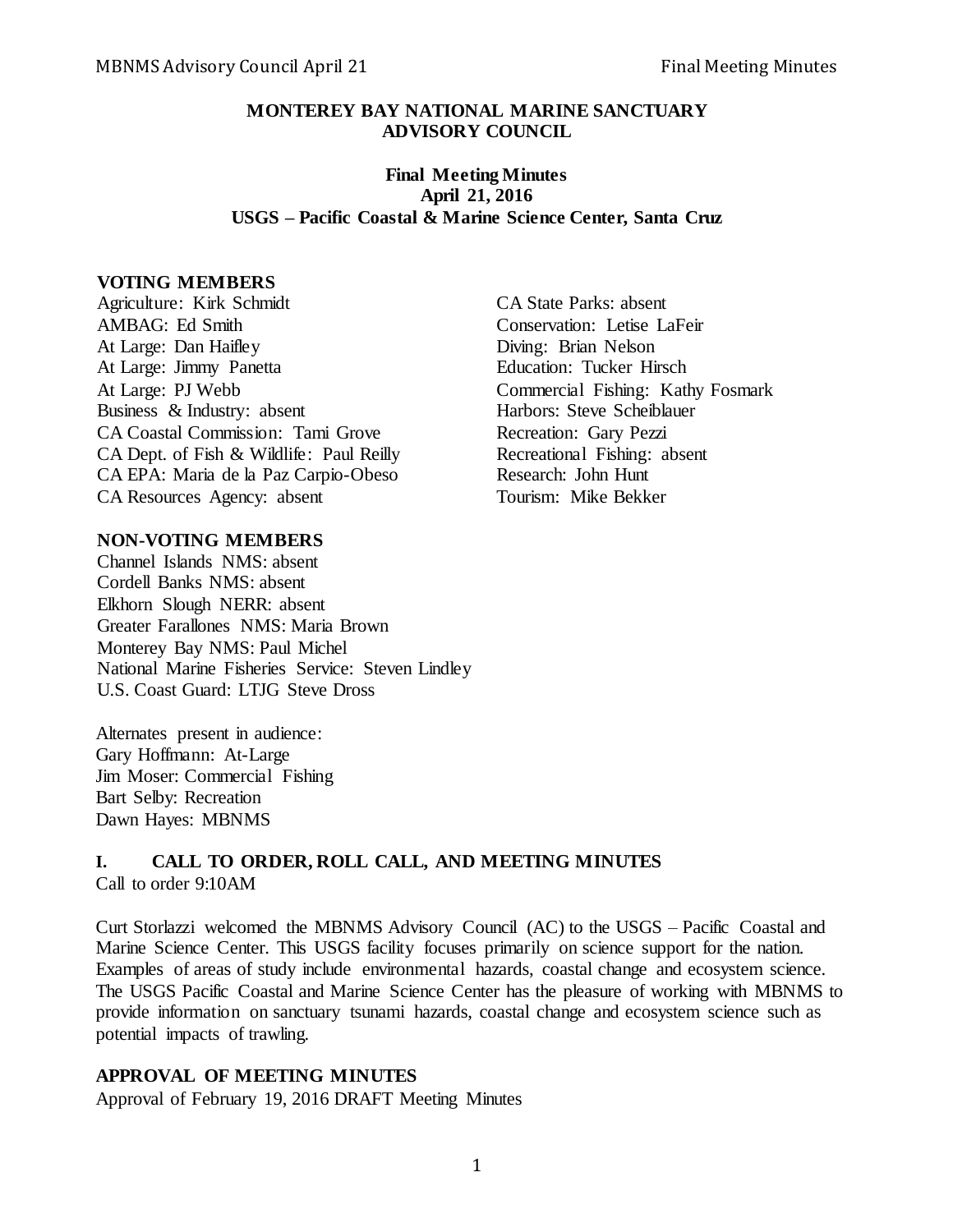# **MOTION: Dan H, Brian N seconded.**

(Vote: 10 in favor, 0 opposed, 3 abstentions)

# **II. STANDING ITEM: SUPERINTENDENT REPORT**

# MBNMS Superintendent's Report:

MBNMS Staff has been immersed in Management Plan Review (MPR). Staff is reviewing all of the current action plans and preparing for the next steps of MPR. Staff is also very busy with the topic of desalination. There are now three desalination projects: CalAm, Deepwater Desal and People's Project.

The Water Quality Memorandum of Agreement has been signed by all parties.

In February an oil leak was reported at McAbee Beach in Monterey. The source was bunker fuel used while the canneries were in operation. MBNMS worked with Cannery Row Company, City of Monterey, USCG and CDFW for a quick and successful response in removing the bunker fuel and contaminated sediments.

MBNMS has been working on updating exhibits at the Sanctuary Exploration Center (SEC) and Costal Discovery Center with the remaining available funds. It would be a great opportunity to use the SEC facilities for Management Plan Review workshops. It is a great facility and would give people an opportunity to see SEC.

There will be a reception at the SEC Plaza on June 3<sup>rd</sup>. It will give the public a chance to experience the new SEC exhibits. The City of Santa Cruz and MBNMS will also be honoring Congressman Sam Farr at the event.

Paul introduced Kristen Hart. She is a new intern that will be helping with Management Plan Review projects over the summer.

## GFNMS Superintendent's Report:

The GFNMS AC reviewed MBNMS MPR scoping comments and took action on issues they felt are important for MBNMS to address. The first action included recommendations for MBNMS to articulate a definition of beneficial reuse of clean dredge materials from harbor or other appropriate materials from other sources at the San Mateo Surfer's Beach site. GFNMS AC urges an expeditious response because of community concern. This action was passed with no abstentions or nays. Bill Douros, Paul Michel and Maria Brown have already started discussing this action.

The second action included recommendations to maintain the existing permitting process regarding seabirds and discharge regulations for chumming for seabirds. This action passed with no abstentions or nays. There was a workshop two weeks ago regarding seabirds in sanctuaries because it affects GFNMS, MBNMS and CBNMS. Current regulations, permitting processes and research were presented and discussed.

The third action included recommendations to proceed with an open, transparent National Environmental Policy Act (NEPA) process to address the San Francisco-Pacifica Exclusion area and closure of the Donut Hole. This action passed with no abstentions or nays.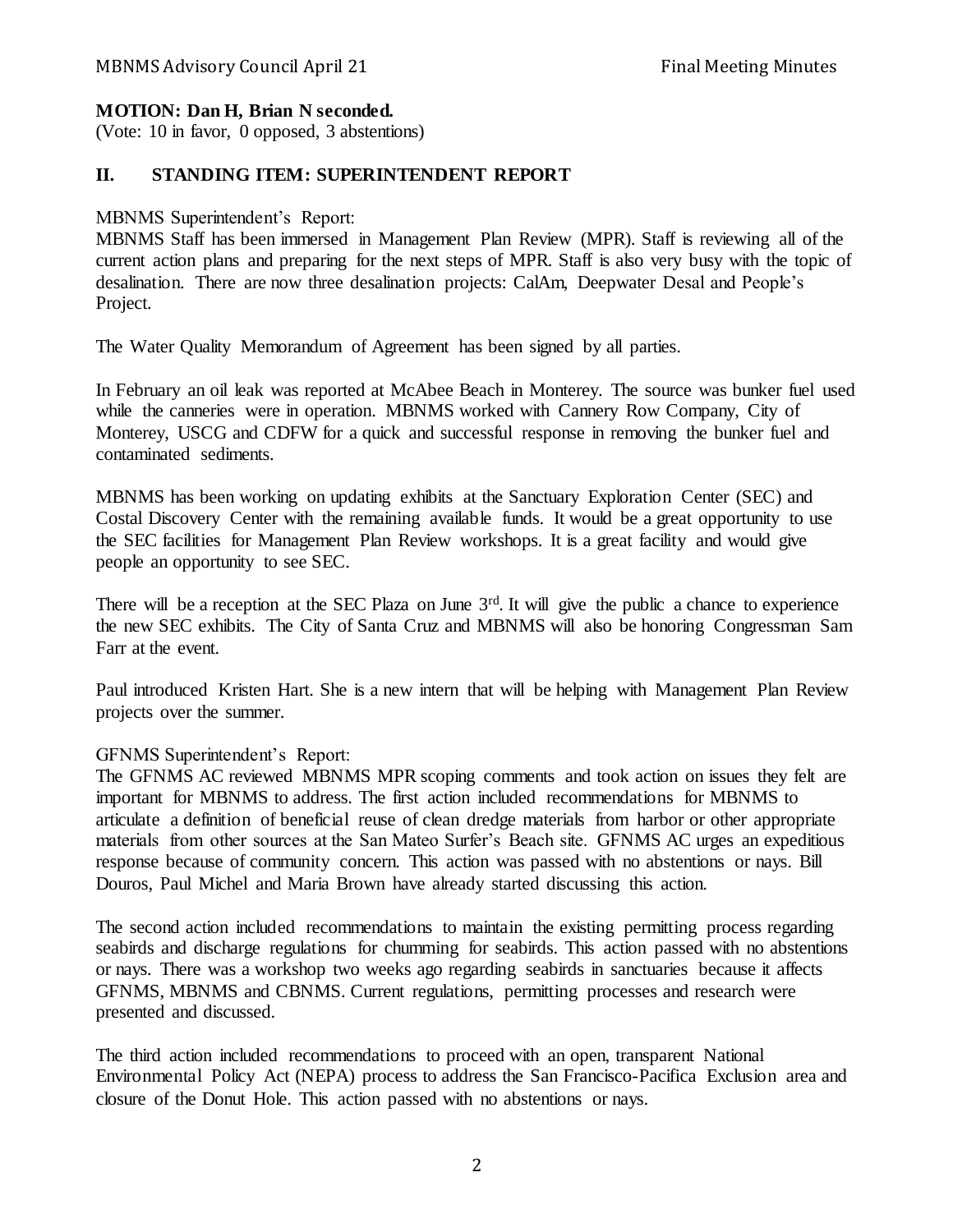The last action included recommendations for GFNMS to continue priority training of public safety for motorized personal watercrafts (MPWC), have the MBNMS sub-committee present outcomes to GFNMS AC and discuss public usage. This action passed with no abstentions or nays.

The climate adaptation working group presented eighty-one strategies at the last GFNMS AC meeting. The GFNMS AC was able to reduce that to seventy-eight strategies to be forwarded to GFNMS Staff. GFNMS Staff is now reviewing those strategies.

Sara Hutto will be providing climate change vulnerability training for the GFNMS AC and the training is open to MBNMS AC members.

The GFNMS Beach Watch program monitors Año Nuevo to Point Arena. The program's biggest finding this year is a 320% increase in die off of Cassin's Aucklets. In the past five years there has been a significant increase of Cassin's Aucklet, Common Murre, Guadalupe Fur Seal and Northern Fur Seal deaths. These findings are dated before the start of this year's El Niño. It is predicted die off numbers will continue to increase.

# Advisory Council Member Discussion

There was discussion to clarify the definition of clean dredge materials. It was also clarified that GFNMS manages the northern area of MBNMS from San Mateo County to Marin County. GFNMS AC wants to know the best way to provide input to MBNMS on issues in this northern management area for the Management Plan Review. It was requested to schedule a presentation at a future MBNMS AC meeting to understand GFNMS issues and input. It was also suggested to look into having an MBNMS Advisory Council seat for United States Army Corps of Engineers.

# **III. PUBLIC COMMENT FOR ITEMS NOT ON THE AGENDA**

None

# **IV. ACTION ITEM: CEMEX SAND MINE LETTER -**

Karen Grimmer gave a brief update on MBNMS's involvement with the CEMEX sand mine. MBNMS is working with ONMS Headquarters and General Council. Deliberation of jurisdiction is still being reviewed. There may be more information to share at the June MBNMS AC meeting.

Tami Grove also gave a brief update on California Coastal Commission's (CCC) involvement with this issue. CCC issued a Notice of Intent for a cease and desist order. CCC is not able to share more information at this time except that CEMEX requested an extension to respond.

# Advisory Council Member Discussion

There was discussion to clarify how the CEMEX sand mine operates, CEMEX's current stance and the difference between MBNMS and CCC jurisdiction and questions regarding the sand mine issue.

Public comment

Kathy Biala – Resident of Marina, CA

Appreciation for action taken today.

PJ Webb introduced the motion to send a request letter to John Armor, ONMS Acting Director, to look into the legal and jurisdictional issues regarding the CEMEX sand mine.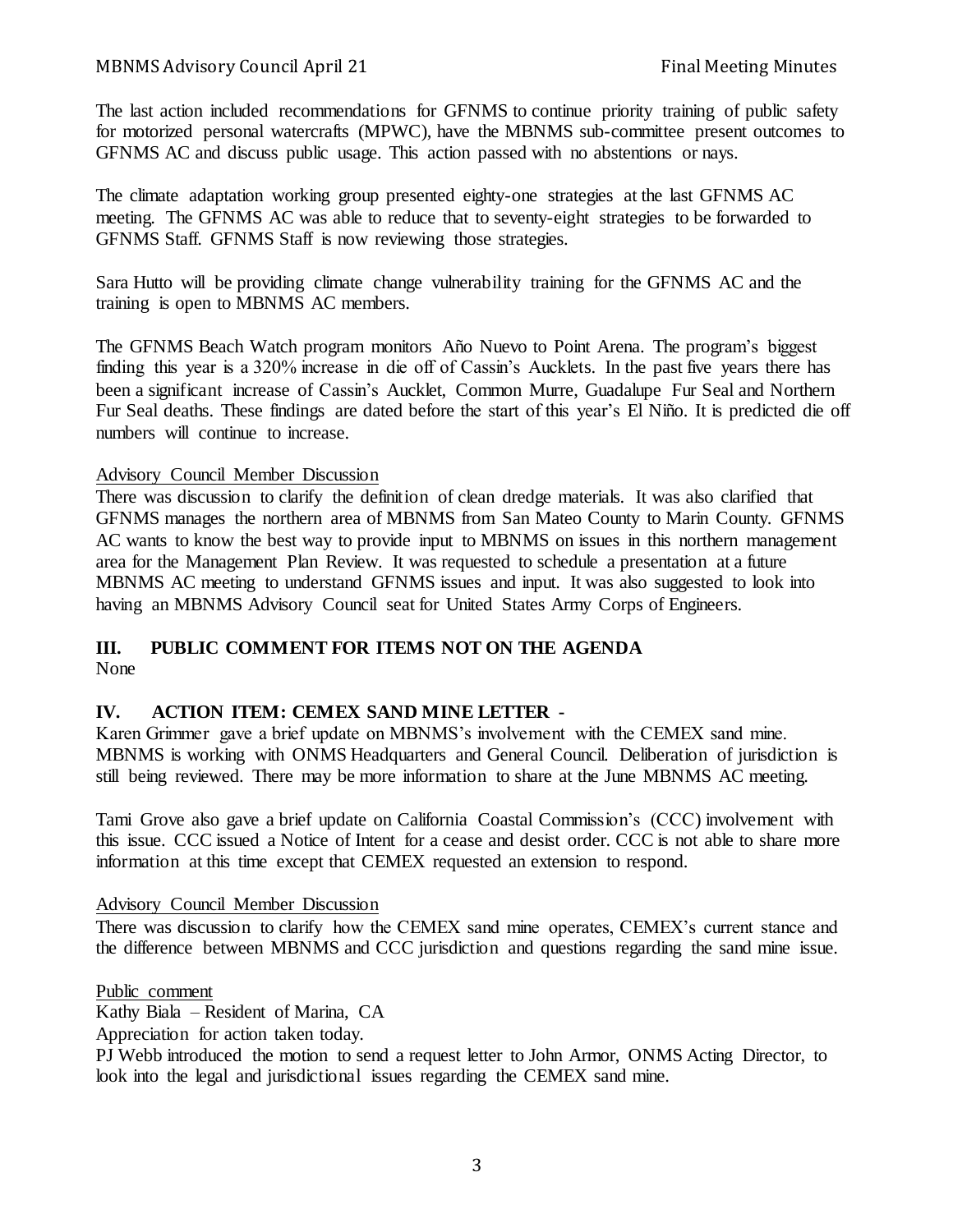## **MOTION: Steve Scheiblauer, Kirk Schmidt seconded.**

(Vote: 14 in favor, 0 opposed, 0 abstentions)

# **V. STANDING ITEM: WORKING GROUP UPDATES**

#### Conservation Working Group

There has been exchange between CWG members regarding rail transport of oil (by Philips 66) through Elkhorn Slough. CWG is hoping MBNMS AC will weigh in. Also, CWG is looking forward to the Conservation primary member being confirmed.

## Sanctuary Education Panel

Amity Sandage and Tucker Hirsch had an information sharing meeting with the MBNMS Staff regarding the history and present state of the Fishermen in the Classroom program. A meeting is scheduled for May 11th with Rich Hughett (potential funding) and Kathy Fosmark (connection to the fishermen) to discuss moving forward with it.

The outcome of that meeting may result in a request to the SEP members. Tucker would like to get the email list of former SEP members and start at least a quarterly email to them. The next SEP meeting is scheduled for May 25<sup>th</sup>.

Research Activity Panel

The RAP received a presentation from Erica Burton on the *Bell M. Shimada* research cruise. Most SAC members are familiar with this significant staff effort. Fascinating images of fish collected on the cruise can be found on the sanctuary's SIMoN website:

[\(http://www.sanctuarysimon.org/photos/photo\\_search.php?search=kw&keywordSearchTerm=NOAA](http://www.sanctuarysimon.org/photos/photo_search.php?search=kw&keywordSearchTerm=NOAA+Ship+Bell+M.+Shimada) [+Ship+Bell+M.+Shimada](http://www.sanctuarysimon.org/photos/photo_search.php?search=kw&keywordSearchTerm=NOAA+Ship+Bell+M.+Shimada) ).

Scientists on the cruise also conducted water sampling for radionuclide analysis in association with Woods Hole Oceanographic Institution (WHOI) and Save the Earth Foundation. None of the seven water samples collected had detectable amounts of Cesium-134 from the Fukushima nuclear power plant disaster, but Cesium-134 has been detected at sample sites moving west across the Pacific towards Japan. Results can be viewed on WHOI's website: <http://ourradioactiveocean.org/results.html>

Jennifer Brown of MBNMS gave an invited presentation on sanctuary monitoring, entitled "How They Fit Together: SIMoN, MBON, IEA, Condition Report, and the RAP." The RAP has discussed the importance of long-term monitoring to provide the informational basis for management of sanctuary resources. MBNMS currently participates in a number of programs related to monitoring and assessment. The Sanctuary Integrated Monitoring Network (SIMoN) tracks monitoring in individual habitats. The sanctuary Condition Reports use monitoring information and expert opinion to assess ecosystem health. NOAA's California Current Integrated Ecosystem Assessment (IEA) is helping to identify standard indicators of resource condition. The Marine Biodiversity Observation Network (MBON) is gathering data to provide near-real-time status and trends assessments.

The RAP is interested in using these and partner monitoring programs, such as PISCO and CENCOOS, as coordinating platforms to reinvigorate communication that aligns MBNMS information needs with research community projects that address those needs. Coordination and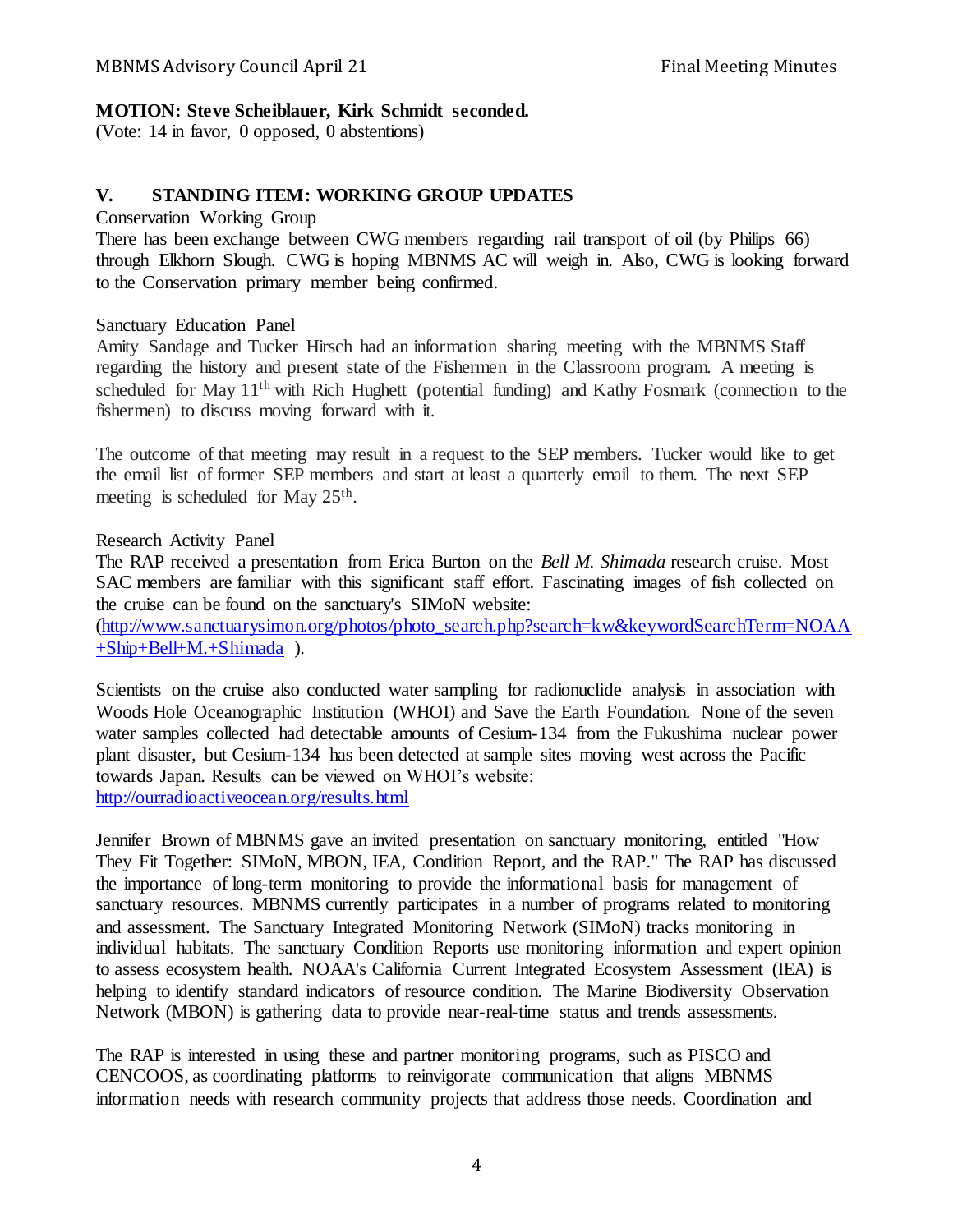participation in long-term ecosystem monitoring is a possible focal point for the MBNMS research program and its Action Plans going forward. Long-term monitoring creates a programmatic and informational framework to support short-term investigations needed for time-sensitive sanctuary management decisions. The RAP will continue to pursue this discussion at its next and subsequent meetings.

The RAP also discussed the continuing importance of serving as subject advisors on specific resource management issues.

#### Recreation and Tourism Subcommittee

The RATS newsletter is out. The RATS received a request from Cannery Row Co. to include events on Cannery Row in the Monterey section. Brian Nelson will include Carmel and Capitola with Cannery Row as a group of three in the newsletter. The dive newsletter has a higher open/click rate than the RATS newsletter. The RATS newsletter needs more entertainment such as embedded videos. Brian asked the AC to forward one email address of a business owner that can be added to the RATS newsletter email group.

#### Advisory Council Member Discussion

There was a brief discussion on the status of the Friends of the Sanctuary program. Discussion needs to happen within the Advisory Council. RATS anticipates presenting the Friends of the Sanctuary program proposal to the Advisory Council by the end of the year.

#### Overflight Working Group (GFNMS)

Two meetings have been held to date, both in San Francisco. The next meeting will be held during the week of April 25th in San Francisco.

The goals of the working group are to: 1) involving all stakeholders; 2) understand the current legal requirements for aircraft (drones are considered to be aircraft) operation over specific sensitive marine wildlife habitats; and 3) determine if these requirements are adequate or should be modified in the sanctuaries from San Mateo to Sonoma counties.

The group includes commercial aviators, Cal Pilot's association members, experts in wildlife, NPS scientists and members of the SAC from Farallones. Bart Selby is on the group as the liaison from MBNMS.

To date the group has worked to develop/improve our group knowledge of

- Current FAA regulations and recommendations.
- Current science of wildlife disruption by aircraft and human activity, both marine mammals and birds (update by Gerry McChesney and Sarah Allen)
- Local history of disturbance hot spots and specific outreach efforts to work with pilots, specifically the excellent work of the Seabird Protection Network.

We have started to review the sites by county. The working group will continue the review at the next meeting and begin to plan the outreach efforts for each of the counties, as well as how we do the meetings with the public.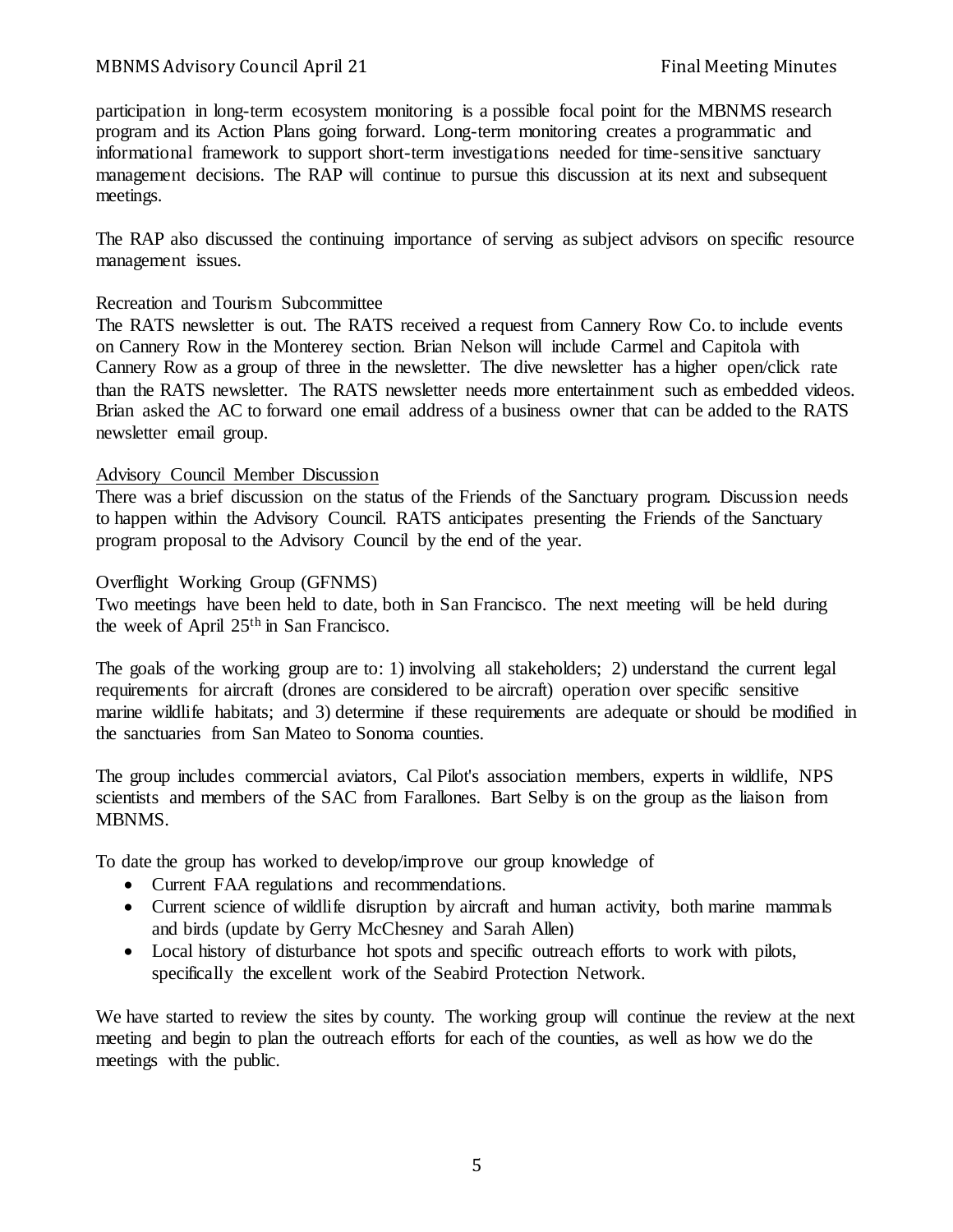The working group has also discussed drones, which for the sanctuaries are classified as aircraft. This means the rules are no take, and there are specific zones in which no aircraft can be under 1,000'. For MB the two important zones are a semicircle about 7 miles in diameter extending into the bay and centered on Moss Landing, and another around Pt. Lobos.

# **VI. STANDING ITEM: MEMBER ANNOUNCEMENTS**

Brian Nelson, Diving member: This month we have been struggling for the weather windows for diving. The wind has made it difficult to go further out. Spring usually has its windy days, but this year it has been coming from all directions. The Dive newsletter is out and hopefully we continue the email growth pattern. The big dive event this year will once again be the Monterey Shootout sponsored by Backscatter Photography and many other organizations in August. With El Nino we normally have a dive season where many different species are noted which are uncommon to the area.

# Advisory Council Member Discussion

Q: Have the reader/subscriber numbers continued to grow?

A: The Diver newsletter readership continues to grow but the RATS newsletter readership has plateaued.

Steve Scheiblauer, Harbors member: City of Monterey concluded dredge operations for the year. They were not able to do as much beach nourishment this year. Weather played a part in making beach nourishment difficult. A diver clean up event is scheduled for Saturday, April 23<sup>rd</sup>. Volunteer divers help clean up marine debris around the harbor and Commercial Wharf #2. MBNMS and GFNMS groundfish proposals have been discussed among the Pacific Fishery Management Council. Two proposals are moving forward: Oceana and Natural Resources Defense Council Proposal and Collaborative Proposal. The Collaborative Proposal includes the intact MBNMS and GFNMS proposals.

Kathy Fosmark, Commercial Fishing member: A California State Senate Bill, SB 1114, has been submitted. The bill would ban drift gillnet gear and would be replaced by deep-set buoy gear. This bill would primarily affect California as the drift gillnet fishery is a California-based fishery.

Ed Smith, AMBAG member: Cities around the peninsula are busy with roadway and sewage work. Monterey is finishing mitigation of sewer line work. Measure P in Monterey has allowed a great deal of work in Monterey on the conference center and roads. City of Monterey City Council approved an \$8 million project for a roundabout at the leading edge of Carmel Hill (Holman Highway) over to Pacific Grove. The roundabout construction should be completed by March 2017.

Kirk Schmidt, Agriculture member: There was an Agriculture Water Quality Alliance meeting on Aprils 20<sup>th</sup>. Nitrate bio reactors were the main topic of the meeting. There were presentations by Dr. Tim Hartz from UC Davis and Dr. John Skardon from CSUMB.

Mike Bekker, Tourism member: The new hotel in development at the Tin Cannery site is projected to have 220 guest rooms, a museum and an art gallery. The present restaurants will remain at their current site. Cannery Row Company has been dealing with abandoned filtration systems on sidewalks. There have been three flood outs because of contractors leaving equipment. Lastly, over Spring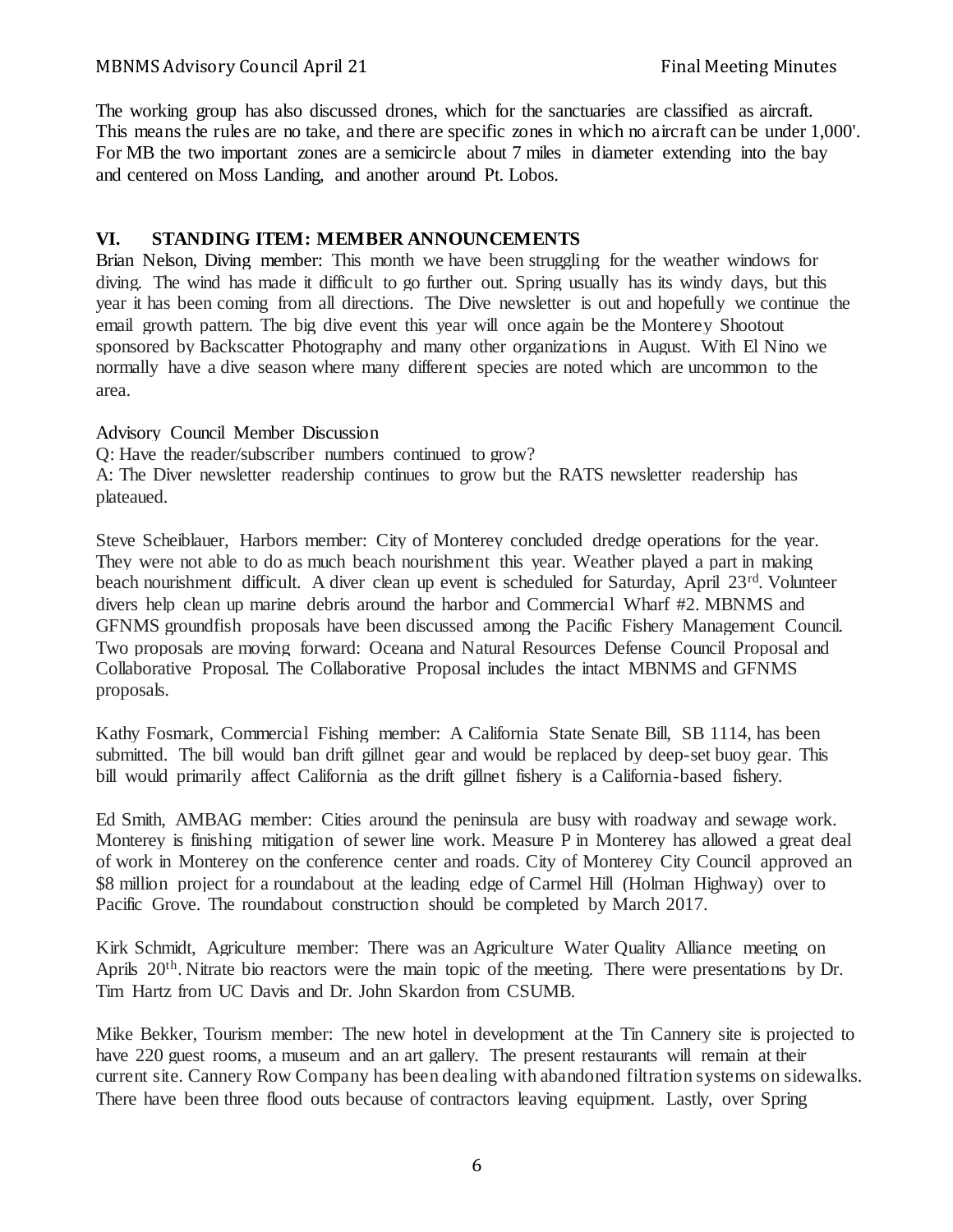Break the face recognition equipment setup on Cannery Row counted an average of 15,000 people on one side of street in one day, 21,000 was the highest in one day on one side of street.

Gary Pezzi, Recreation member: The 32nd Annual Santa Cruz Longboard Union Surf Contest will be held at Steamer's Lane Memorial Day weekend. There will be booths, food and fun surfing competition. A fundraising event to benefit Surfrider Foundation Santa Cruz Chapter will be held at Moe's Alley in Santa Cruz the evening of Friday, April 22nd. The psychedelic surf group, The Mermen, will be performing. Surfrider Foundation Santa Cruz Chapter also coordinates public monthly beach cleanups on the first Saturday of each month. Check the Surfrider Foundation website for location and time [\(https://santacruz.surfrider.org/\).](https://santacruz.surfrider.org/) The Surfrider Foundation Monterey Chapter has been following directly the development of the 'Eco Resort' along the dunes in Seaside. They had voiced concerns for habitat and were looking for opinions from CA Fish & Wildlife on impacts. It is a development that the SAC really hasn't touched on and it might be something for future SAC discussions.

Jim Moser, Commercial Fishing alternate: Santa Cruz Harbor was partially closed most of the winter due to large swell events, dredge breakdowns and possibly poor management of dredge operations. The US Coast Guard officially closed the harbor with high fine for crossing the bar, due to a miscommunication between them and the harbor. This happened one week before a delayed crab season was scheduled to open so it created a lot of stress and finger pointing on the docks but it did get opened before the season opened. The crab season started late and the salmon season is only going to be open for the months of May and June south of Pigeon Point. There will be many crab pots still in the ocean making salmon fishing challenging to say the least. The Pacific Fishery Management Council has created this gear conflict that neither fishery is happy with but the Council has shown again that by not adjusting our season it has no concern of the safety or survival of our business.

Bart Selby, Recreation alternate: There have been large numbers of wildlife around. Herring, sea lions and pelicans are being seen in San Francisco Bay. Bart was on a whale watch boat on April 17<sup>th</sup> and observed seventeen orcas feasting on gray whale. In the summer months Bart would like to work with MBNMS to communicate with excited people who want to interact with whales.

Gary Hoffman, At-Large alternate: Gary's wife observed a man flying a drone along the Hopkins Marine Station beach. Hopkins Beach is a common birthing place for harbor seals. She called Pacific Grove Police who stated it was not a problem because it is not pupping season. She was referred to Animal Control. Animal Control also stated it wasn't a problem because it is not pupping season. The Pacific Grove Police ultimately responded to the call and talked to the man flying the drone. Flying drones over Hopkins Beach is a problem even when it is not pupping season.

#### Advisory Council Member Discussion:

Paul Michel urged people to call NOAA hotline to report these incidents. NOAA may not be able to respond but it gets logged and helps relay the need and urgency of OLE warden response.

#### Continuation of Member Updates

Letise LaFeir, Conservation alternate: There are two state bills meant to support implementation of the West Coast Ocean Acidification and Hypoxia Science Panel recommendations. One is Senate Bill 1363 introduced by Sen. Bill Monning; the other is Assembly Bill 2139 introduced by Asm. Das Williams.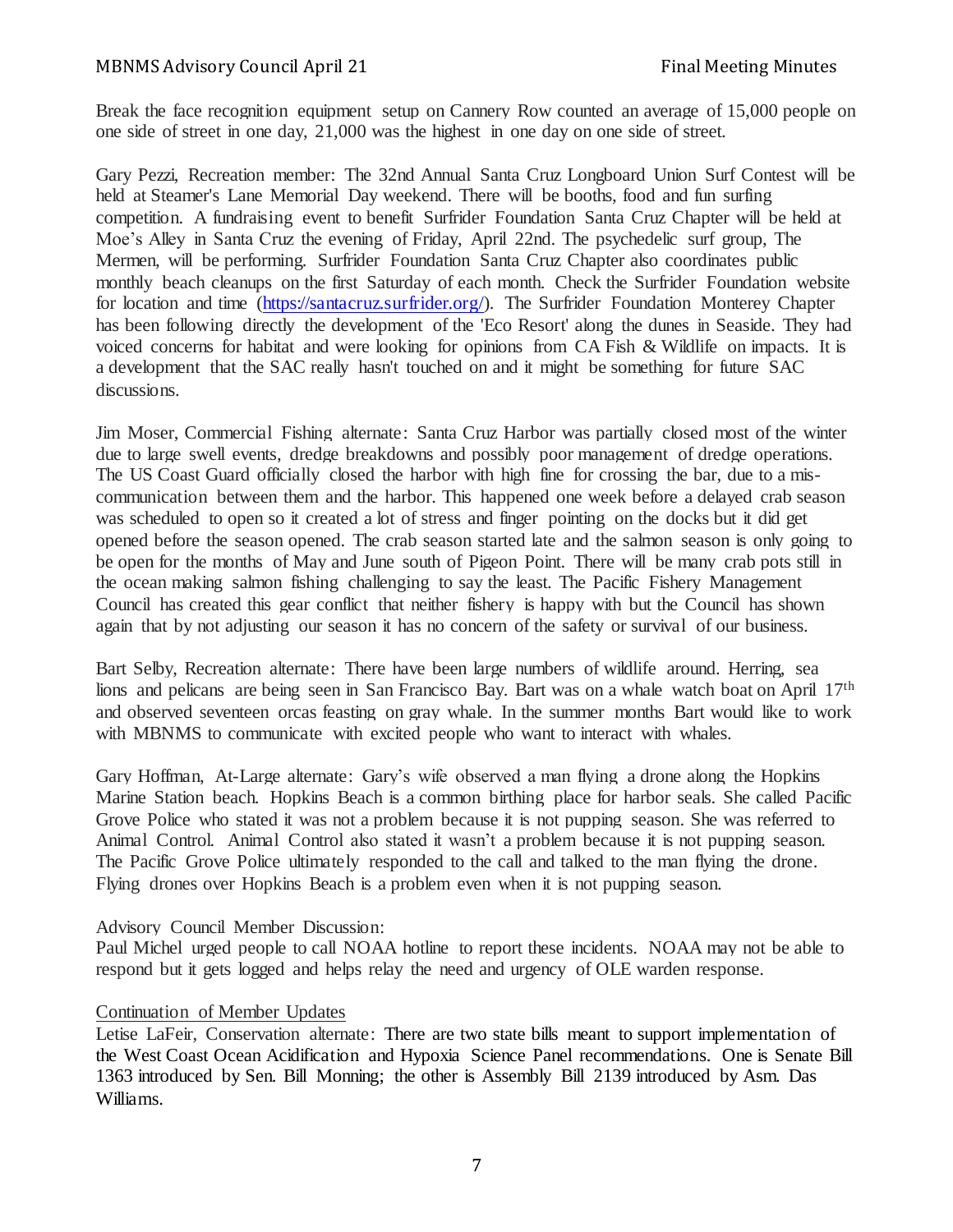Plastic pollution is a priority conservation goal. We're working to uphold the statewide plastic bag ban law when it comes up for a referendum vote in November. We're also interested in CA implementation of the newly approved statewide TMDL (trash maximum daily load). We're planning to support (and now have since the AC meeting) Senate Bill 1287 to launch a program to retrieve lost or abandoned crap traps, which are a source of marine debris.

The new Monterey Bay Aquarium (MBA) Director of Science, Kyle Van Houtan, started in March. He previously worked for NOAA in Hawaii. We hope he can engage the AC or RAP at some point in the near future.

MBA changed their mission statement to "inspire conservation of the ocean" singular to better align with our conservation work and emphasize that there is one ocean. We did a soft rollout only at this point.

Copies of the Big Blue Live highlights DVD were given to every CA legislative office as part of our Ocean Day California celebration in March. We included a cover note that mentioned the importance of MBNMS.

Maria de la Paz Carpio-Obeso, CA EPA member: **Water Quality Control Policy on the use of Coastal and Estuarine Waters for Power Plant Cooling (Once Through Cooling Policy)** - The Once-Through Cooling (OTC) Policy requires owners or operators of existing power plants to implement measures to mitigate interim impingement and entrainment impacts resulting from their cooling water intake structures. The interim mitigation period commenced on October 1, 2015 and continues up to and until owners or operators achieve their final compliance deadlines as outlined in the OTC Policy. On August 18, 2015, the State Water Board adopted a Resolution 2015- 0057 that delegates authority to the Executive Director to approve OTC mitigation measures on a case-by-case basis. The interim mitigation fee calculation comprises an entrainment fee, an impingement fee, and a management and monitoring fee. On March 1, 2016, the State Water Board posted the final determination to approve mitigation measures for El Segundo Generating Station to comply with the OTC Policy.

Another activity under the OTC Policy is the report of the Statewide Advisory Committee on Cooling Water Intakes Structures (SACCWIS). The OTC Policy requires the SACCWIS to advise the State Water Board on whether the Policy's compliance schedule takes into account the reliability of California's electricity supply. The Draft SACCWIS Report was approved by the SACCWIS members on April 18, 2016. At this time SACCWIS does not anticipate or recommend a change to the final compliance schedule in the OTC Policy. The Report will be presented to the Water Board as informational item by summer 2016.

**California Ocean Plan Amendment to address Desalination Facilities and Brine Disposal Implementation Phase** - As directed in Resolution 2015-0033, adopted May 6, 2015, State Water Board staff is collaborating with the regional water boards, California Coastal Commission, California State Lands Commission, and other agencies involved in the permitting of seawater desalination facilities to better coordinate the agency review and permitting processes and ensure new and expanded desalination facilities are in compliance with the Amendment to the Water Quality Control Plan for Ocean Waters of California Addressing Desalination Facility Intakes, Discharges, and the Incorporation of Other Non-substantive Changes (Desalination Amendment). Office of Administrative Law approved the Ocean Plan Amendment on January 28, 2016. US.EPA approved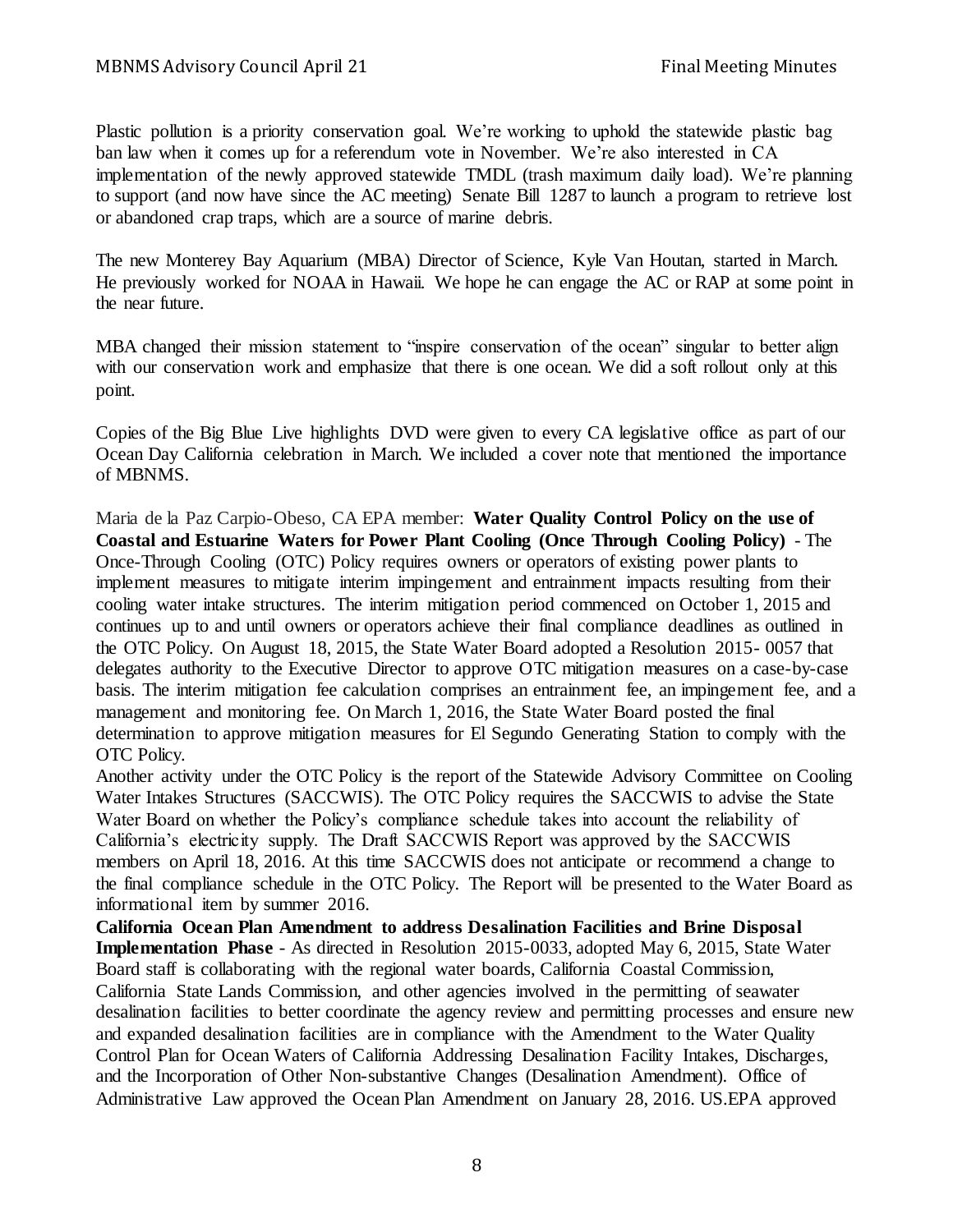the California Ocean Plan Amendment on Desalination Facilities and brine discharges on April 7, 2016.

In February 2016, State Water Board staff initiated a formal consultation process with Santa Ana Regional Water Board staff and the California Coastal Commission to review plans for the proposed Poseidon Huntington Beach Desalination Facility. State Water Board staff is also working with San Diego Regional Water Board staff to review the National Pollutant Discharge Elimination System permit renewal application for the Poseidon Carlsbad Desalination Project.

State Water Board staff is also collaborating with the Central Coast Regional Water Board, Monterey Bay National Marine Sanctuary, and California State Lands Commission regarding the proposed DeepWater Desal Monterey Bay Regional Water Project in Moss Landing. Staff anticipates the collaborative interagency efforts to increase this summer.

**CCHAB** - The California Cyanobacteria and Harmful Algal Bloom (CCHAB) Network was first established in 2006 former known as the Statewide Blue-Green Algae Working Group. The name was changed on 2012 to CCHAB. The main objective of this group is to develop a statewide framework to address cyanoHABs in California's freshwater and marine ecosystems. Currently, there are no federal or state standards for cyanotoxins in drinking water and recreational waters. Participating agencies – State Water Board, OEHHA, and Department of Public Health (CDPH) have developed and are further refining suggested guidelines for addressing health concerns for cyanotoxins in recreation waters. The CDPH, county health departments, and water body managers are encouraged to use this guidance for posting of water bodies when cyanoHABs pose a health threat. This guidance was proposed on 2010 and currently the group is working on update this voluntary guidance document. The 2016 updates include revised action triggers, an appendix to explain the action triggers, example signage and a decision tree with an associated narrative. The group is continuing to work on revising the remainder of the voluntary guidance document. These items were presented to the Water Monitoring Council for their comments and direction on February 23, 2016. They are now posted on the web page.

[http://www.mywaterquality.ca.gov/monitoring\\_council/cyanohab\\_network/index.shtml](http://www.mywaterquality.ca.gov/monitoring_council/cyanohab_network/index.shtml)

For additional information visit the My Water Quality Webpage at

[http://www.mywaterquality.ca.gov/.](http://www.mywaterquality.ca.gov/) The CCHAB Network is found under the workgroups of the Water Quality Monitoring Council.

Paul Michel, MBNMS member: The Get Into Your Sanctuary event is scheduled for June 25<sup>th</sup> at SEC Plaza. There will be kayak, standup paddleboard, surfing and whale watch vendors in plaza. The public will be able to sign up for whale watching and fishing trips and learn about wildlife viewing etiquette. There will also be a chance to view a live broadcast of the R/V Nautilus. This program will begin with a presentation of research highlights by MBNMS scientists and follow by an opportunity for the public to have real-time conversations with scientists on board the R/V Nautilus.

PJ Webb, At-Large member: On April 28<sup>th</sup>, Dr. John Pearse, the very man who started LiMPETS in 2002, will be coming down to San Simeon for a LIMPETS training. (Long Term Monitoring and Experiential Training for Students). John is a legend in the marine biology world, and wrote the books on invertebrates and invertebrate ecology we all read as students. We are fortunate to have him with us!

Snapshot Day is coming May  $7<sup>th</sup>$  – volunteers take water samples and field measurements in many locations for a snapshot of water quality

Cemex Sand Mining - CEMEX Sand Mining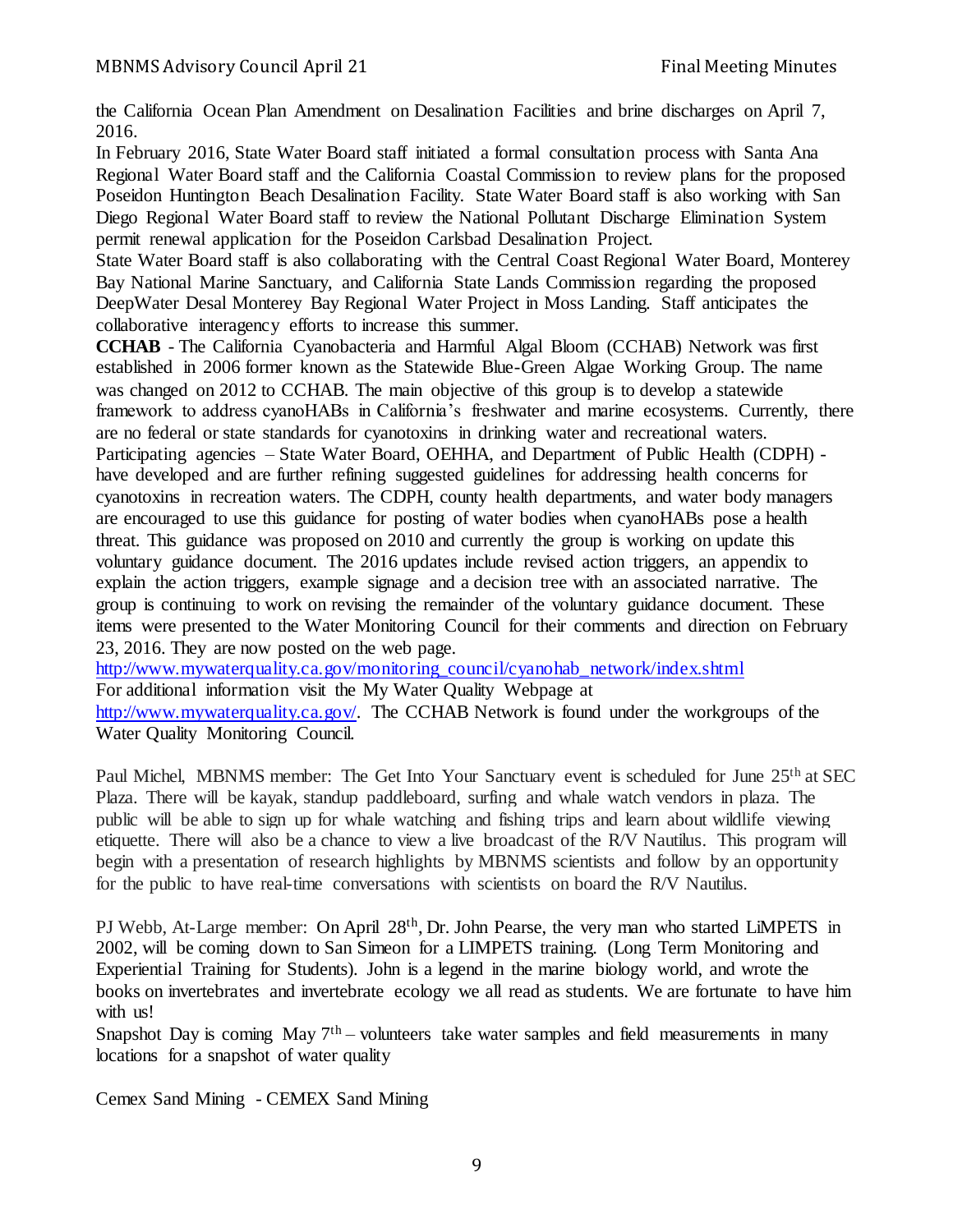There is a Sea Grant proposal for a project that will use computer models incorporating alternative approaches to risk measurement to examine the costs and benefits of responses in the high erosion area of Southern Monterey Bay. Benefit-cost studies have begun to demonstrate the economic advantages of adaptation strategies with lower environmental impact, but such studies depend on a narrow range of scenarios to test for unknown parameters and may not be sufficient to motivate action without more complete risk assessments. The principal investigator is Dr. Charles Colgan, Director of Research at Middlebury Institute of International Studies in Monterey. The SAC may want to consider a letter of support for this.

National Chairs' Conference Call

After the National Chairs Summit, we all discussed how helpful it would be to continue the conversations we started at the meeting so a periodic conference call will be held.

The purpose of the conversation is to:

-Discuss the current status of each council

-Address any issue or concern

-Ask a question of or respond to the ONMS Director or other advisory council chair: 0r -Present a project or topic for future consideration

General comments – several SACs are reviewing charters/protocol, considering adding seats, Some have trouble having a quorum to do business while some are considering

expanding

Sustainable energy projects – can be done in a sanctuary, working towards clearer policy Climate change is a common focus – want more guidance in communicating connection Between sanctuaries and climate change – The ONMS is working on a one page piece on what the sanctuary can do with climate change

ONMS is working on their new strategic plan

For MBNMS, I shared the

-Management Plan Review process including public scoping/staff recommendations and the SAC involvement, Prioritization Exercises

-Challenges with storms, high tides, El Nino and the coastal impacts from climate change and sanding mining

-Unusual Mortality Events of wildlife species this year

-Outreach to recreation and tourism businesses through Newsletter (sent to the chairs)

There were assorted concerns amongst the sanctuary advisory councils:

Climate change is a priority, lack of ROV time, ocean acidification, whale alerts, low overflight drones in estuaries, a marine shipping working group, NOAA law enforcement, artificial habitat is a hot issue, naval acoustic testing, Canadian Oil pipelines and deep water ports, ocean acidification sentinel site designation, issues with the co-management focus not in support of ecosystem based management, seeking sanctuary status because as a designated national marine monument they cannot address fines, or do environmental assessments

Discussion on lobbying – as a body, SACs cannot lobby, but as an individual, members of the SAC can lobby, considering developing a friends of the sanctuary to do lobbying

Maria Brown, GFNMS member: The R/V Nautilus will be conducting an exploratory cruise to the USS Independence with Bob Ballard in August sometime between the  $15<sup>th</sup>$  and  $30<sup>th</sup>$ . It will be live broadcasted to the Exploratorium.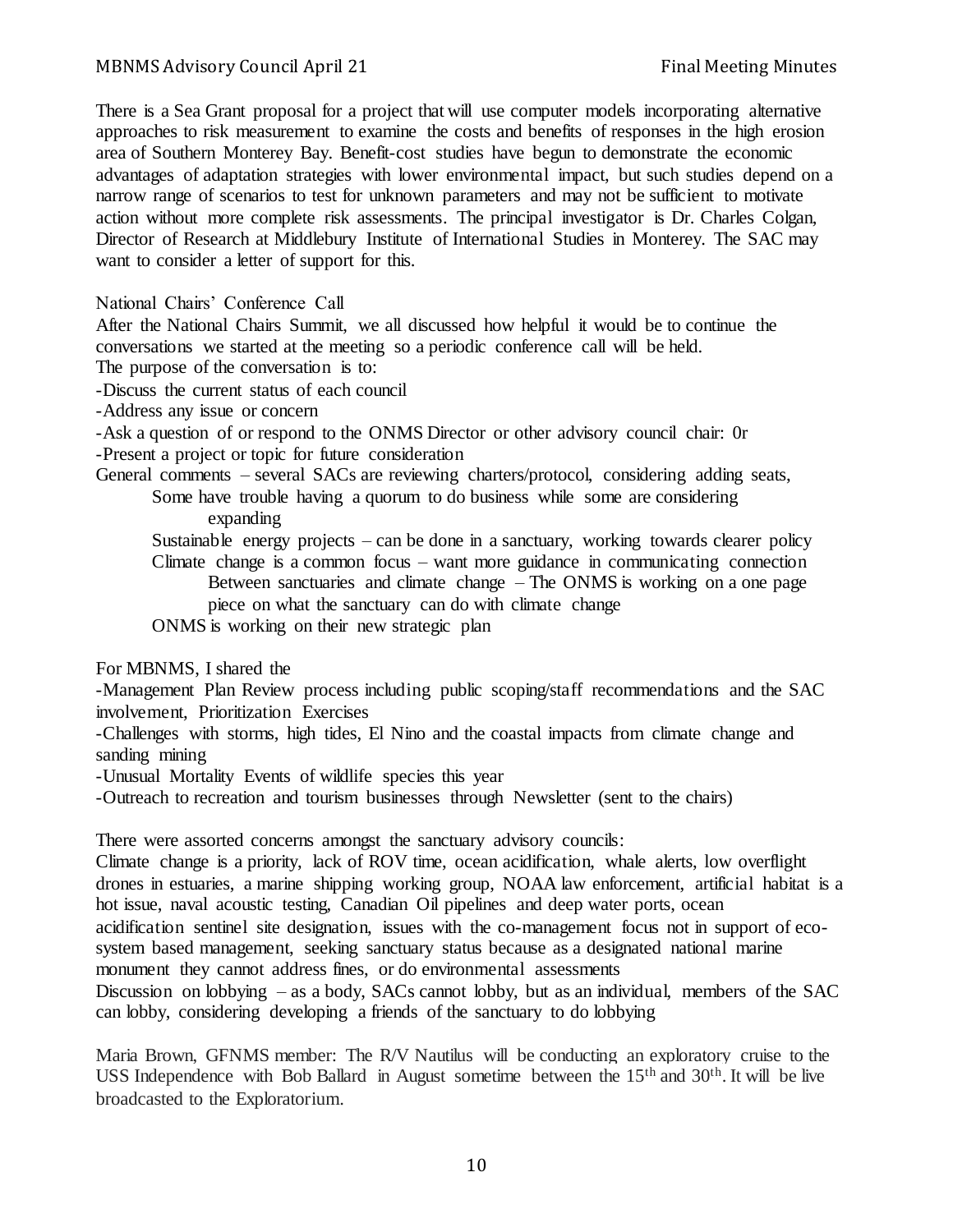Tucker Hirsch, Education member: no new announcements

Steve Lindley, NMFS member: NMFS SWFSC has released its Western Regional Action Plan (WRAP) for public comment (due May 30). The WRAP is a 5-year plan for the production, delivery and use of climate information to support the NMFS mission. It represents the regional interpretation of the NMFS National Climate Science Strategy. The WRAP can be found at [https://www.st.nmfs.noaa.gov/ecosystems/climate/rap/western-regional-action-plan.](https://www.st.nmfs.noaa.gov/ecosystems/climate/rap/western-regional-action-plan)

Dan Haifley, At-Large member: O'Neill Sea Odyssey's 20<sup>th</sup> anniversary celebration will be Saturday, September 17, 6-10 PM, Seymour Marine Discovery Center, Santa Cruz.

John Hunt, Research alternate: no new announcements

Paul Reilly, CDFW member: Recreational salmon fishing opened in central California on April 2. CDFW samplers interviewed 76 boats targeting salmon at Moss Landing launch ramp that day and only 12 king salmon were observed (0.16 per boat). Fishing was a little better the next day out of Monterey harbor; 13 boats were interviewed and 13 salmon were observed (1.0 per boat). However, from April 5 to April 10, in Monterey Bay, 62 boats were interviewed with 14 salmon total (0.23 per boat). As a per-angler summary, from April 2 to April 10, 387 salmon anglers were interviewed in the Monterey Bay area, with 40 salmon kept (0.10 per angler). However, on April 17, anglers interviewed at Moss Landing fared better on average than the previous week; 58 anglers on 27 boats caught 40 salmon (1.5 per boat and 0.69 per angler).

The commercial salmon fishery south of Pigeon Pont will be open May 1 to June 30, with a 27-inch minimum size limit.

Recreational rockfish opened April 1, 1 month earlier than last year. Anglers generally have been doing well; the lingcod bag limit was increased to three fish per day, last year it was two fish per day. Commercial Dungeness crab season opened in central California on March 26. Crab quality was considered good, with many crab exceeding 2 pounds. However, catch rates were low enough that many of the larger boats left the area after the first week.

At last week's Pacific Fishery Management Council meeting, it was decided that the sardine fishery will remain closed for another year (July 1, 2016 to June 30, 2017) but there will continue to be an allowance for incidental take in other directed coastal pelagic species fisheries.

# **VII. INFORMATION ITEM: MANAGEMENT PLAN REVIEW UPDATE**

Dawn Hayes gave a brief presentation on the Management Plan Review and AC's input process. MBNMS Staff used MBNMS AC input and ranking of public scoping issues and applied a developed criteria matrix to each issue. MBNMS Staff used the criteria to rank each issue topic and make recommendations to the AC regarding their input methods. The input methods included: working groups, council workshops, outside workshops, staff to address, items on hold pending additional action. Staff will consider AC advice or input methods and confirm at the June AC meeting.

## Recommended Working Groups:

MBNMS Staff recommended that the topics of wildlife disturbance by recreators, wildlife disturbance by ocean noise and sustainable program funding be considered as working groups.

Advisory Council Member Discussion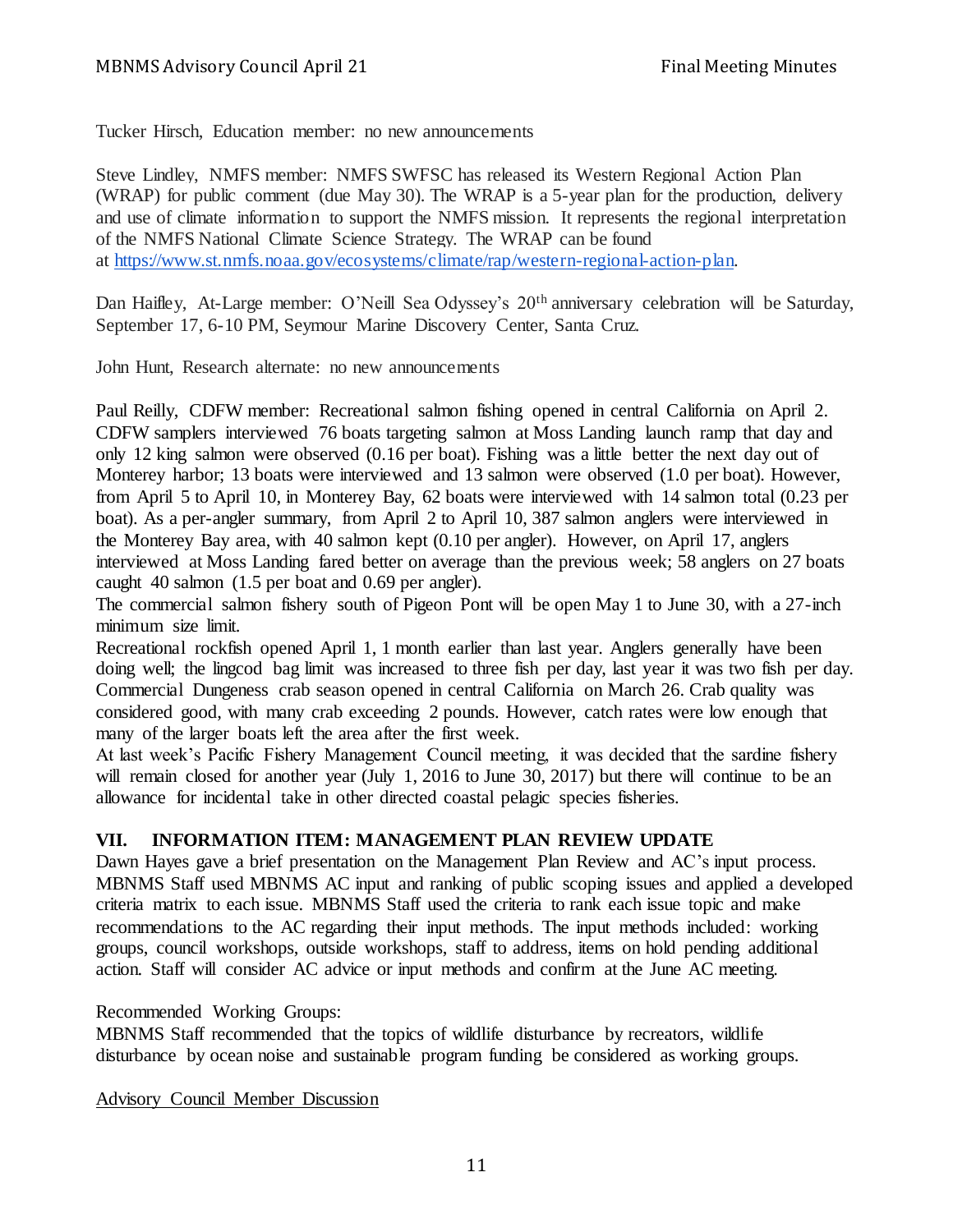Q: Why is fishing industry not a working group?

A: The comments we received were from recreators.

Q: Why are boat lanes and boat strikes not on this list?

A: These issues are based on public comment.

Q: Why is wildlife disturbance by entanglement not a suggested working group?

A: We propose having a workshop to inform AC of this issue.

Q: This list is of public scoping comments. What about the staff issues?

A: There will be an opportunity to review those as well after staff finishes working through those issues.

Q: Can you explain the additional working group for Sustainable Program Funding?

A: Yes, we want to figure out how we can have strategic vision to create sustainable funding for our programs: citizen science, education, etc.

Q: Where will the funding go? To Monterey Bay National Marine Sanctuary Foundation?

A: That is what needs to be discussed. We hope elements of the Management Plan would explain that.

A motion was made to agree with MBNMS Staff to move forward with working groups for wildlife disturbance by recreators and wildlife disturbance by ocean noise. The motion moved to create a working group for sustainable program funding outside of the Management Plan Review process.

# **MOTION: Steve Scheiblauer, Tucker Hirsch seconded.**

(Vote: 14 in favor, 0 opposed, 0 abstention)

## Recommended Council Workshops:

MBNMS Staff recommended beach nourishment 1) sediment management; 2) beach nourishment – use of dredged material; 3) marine debris (non-entanglement); 4) water quality – urban run-off; and 5) wildlife disturbance by entanglement be considered as council workshops.

## Advisory Council Member Discussion

There was brief discussion to clarify the purpose of a council workshop. A working group can be developed out of a workshop if the Advisory Council deems it necessary. More than one issue topic needing a council workshop can be covered during an Advisory Council meeting. Also, the Advisory Council can call extra council meetings if needed.

A motion was made to agree with MBNMS Staff to move forward with council workshops for beach nourishment – sediment management, beach nourishment – use of dredged materials, marine debris (non-entanglement), water quality – urban runoff and wildlife disturbance by entanglement.

# **MOTION: Dan Haifley, John Hunt seconded.**

(Vote: 14 in favor, 0 opposed, 0 abstention)

# Recommended Outside Workshops:

MBNMS Staff recommended 1) climate change; 2) education and outreach – wildlife issues; 3) water quality – harmful algal blooms (HABs); and 4) Agricultural Water Quality Alliance (AWQA) be considered as outside workshops.

# Advisory Council Member Discussion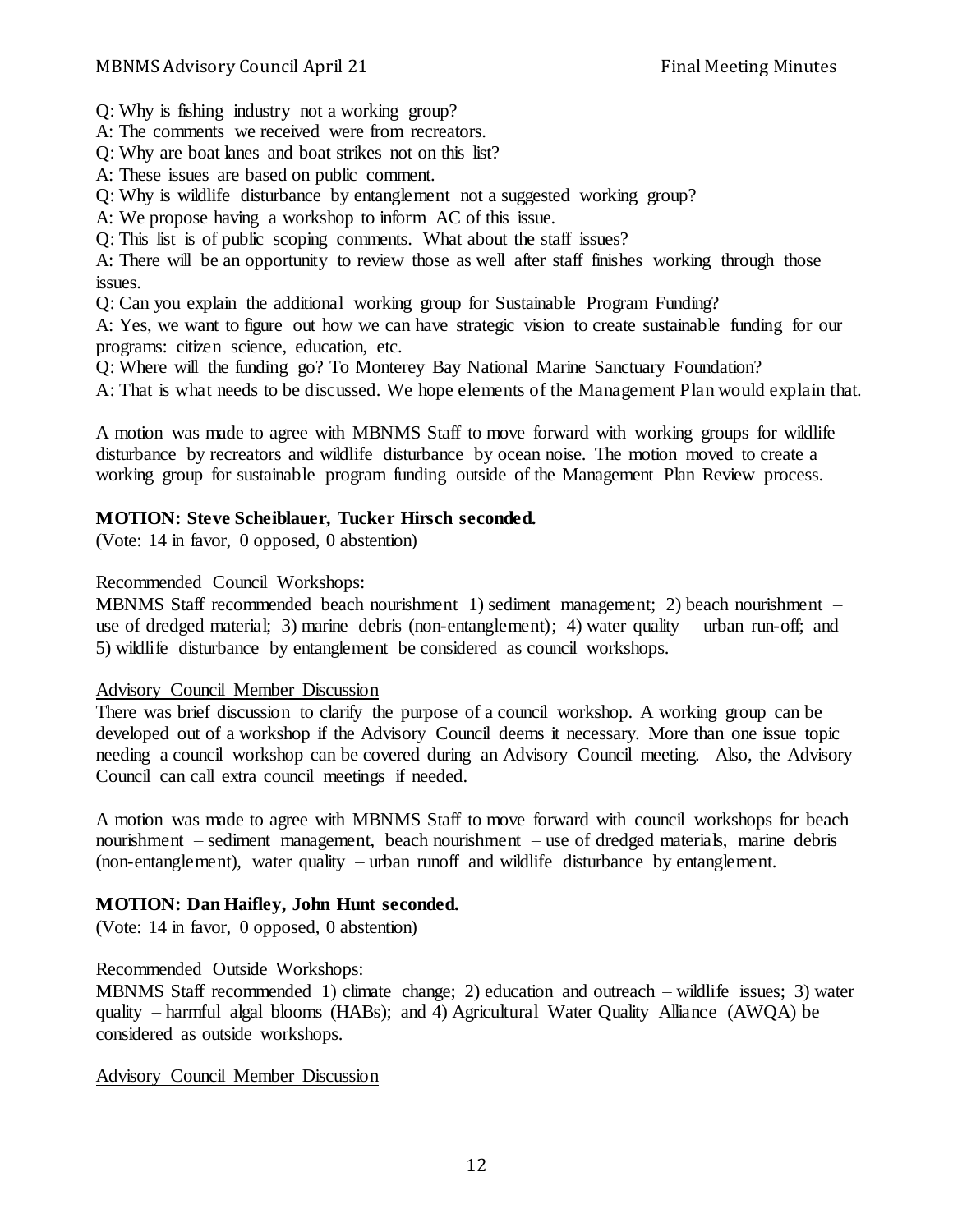There was discussion to clarify the purpose of outside workshops. The results of outside workshops will be reported back to the AC.

A motion was made to agree with MBNMS Staff to move forward with outside workshops for climate change, education and outreach – wildlife issues, water quality – HABs and AWQA.

## **MOTION: Gary Pezzi, Maria de la Paz Carpio-Obeso seconded.**

(Vote: 14 in favor, 0 opposed, 0 abstention)

#### Recommended issues for staff to address:

MBNMS Staff recommended 1) citizen science; 2) desalination; 3) MPWCs – all issues; and 4) water quality – regional program be considered as staff to address.

#### Advisory Council Member Discussion

There was discussion regarding MPWC issues. It was voiced that there will be public interest with these issues and that the issues should be vetted with stakeholders. Stakeholder involvement is necessary with MPWC training. It was agreed that the MPWC sub-committee would give advice and recommendations to the AC, not MBNMS Staff. There was also discussion to clarify why citizen science was not recommended as an outside workshop. Public comment requested MBNMS to put more effort to citizen science. MBNMS already has several citizen science programs and there is currently no sustainable funding for the existing programs.

A motion was made to agree with MBNMS Staff to have MBNMS Staff address citizen science, desalination and water quality – regional program but to elevate the existing Motorized Personal Watercraft (MPWC) sub-committee to a working group. The MPWC working group will address safety training for volunteers at Mavericks, reducing the High Surf Warning requirement to a High Surf Advisory for MPWC use at Mavericks and adding locations for recreational use of and training on MPWC's.

# **MOTION: Dan Haifley, Steve Scheiblauer seconded.**

(Vote: 11 in favor, 1 opposed, 0 abstention)

Recommended issues on hold pending additional action: MBNMS Staff recommended 1) artificial reefs; 2) boundary changes (north and south); AND 3) MPWC – new locations to remain on hold pending additional action.

## Advisory Council Member Discussion

There was discussion to clarify why staff recommends each of these issues to remain on hold. The topic of artificial reefs was suggested to be tabled because California cannot permit artificial reefs and MBNMS needs to learn more about the process. Boundary changes were suggested to remain on hold until progress is made on the proposed Chumash National Marine Sanctuary and the Donut Hole. The MPWC – new locations issues was rolled into the MPWC working group.

A motion was made to agree with MBNMS Staff to hold off on AC input regarding boundary changes (north and south) but to move artificial reefs to the Staff to Address category.

# **MOTION: Dan Haifley, Ed Smith seconded.**